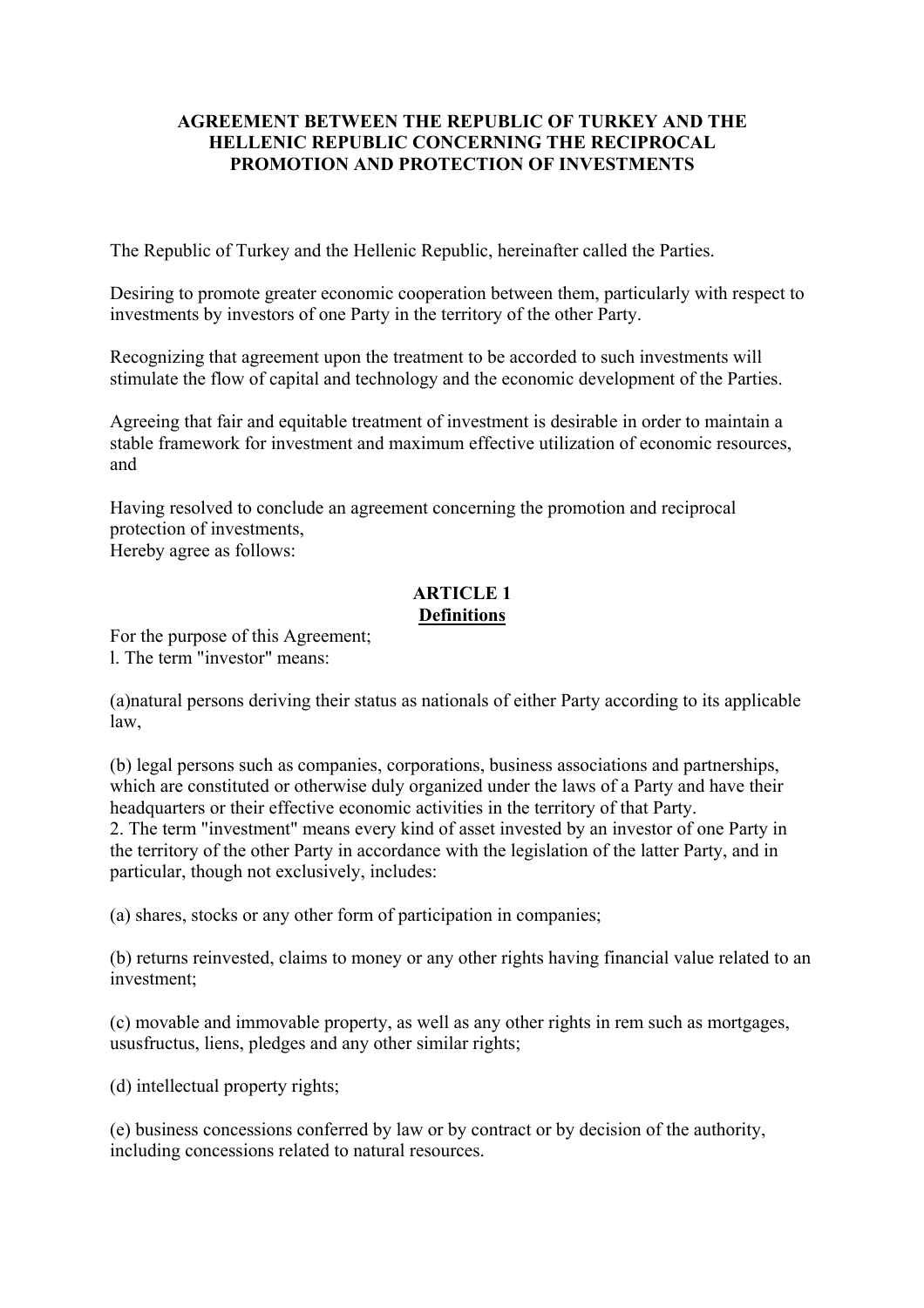3. The term "returns" means the amounts yielded by an investment and includes in particular, though not exclusively, profit, interest, capital gains, royalties, fees and dividends. 4. The term "territory" means , with regard to either Party, its territory, territorial sea, as well as the maritime areas over which it has jurisdiction or sovereign rights for the purposes of exploration, exploitation and conservation of natural resources, pursuant to international law.

# **ARTICLE II**

### **Scope of Application**

This Agreement shall apply to investments in the territory of one Party, made in accordance with its legislation, by investors of the other Party, prior to as well as after its entry into force*.* It shall however not apply to disputes which arose prior to its entry into force.

### **ARTICLE III**

#### **Promotion, Protection and Treatment of Investments**

l. Each Party shall promote in its territory investments by investors of the other Party and shall admit such investments in accordance with its legislation.

2. Investments once established and returns of investors of a Party shall, at all times, be accorded fair and equitable treatment and shall enjoy full protection and security in the territory of the other Party. Each Party shall ensure that the management, maintenance, use, enjoyment or disposal, in its territory, of investments by investors of the other Party, is not in any way impaired by unjustifiable or discriminatory measures.

3. Each Party shall accord to investments, including returns, made in its territory by investors of the other Party, treatment not less favourable than that which it accords to investments of its own investors or to investments of investors of any third State, whichever is more favourable.

4. Each Party shall accord to investors of the other Party, as regards their activity in connection with investments in its territory, treatment not less favourable than that which it accords to its own investors or to investors of any third State, whichever is more favourable.

5. Subject to the application of a Party's laws and regulations and procedures relating to the entry, stay and work of natural persons;

(a) a Party shall examine in good faith requests by investors of the other Party, and key personnel who are employed by such investors, to enter and remain temporarily in its territory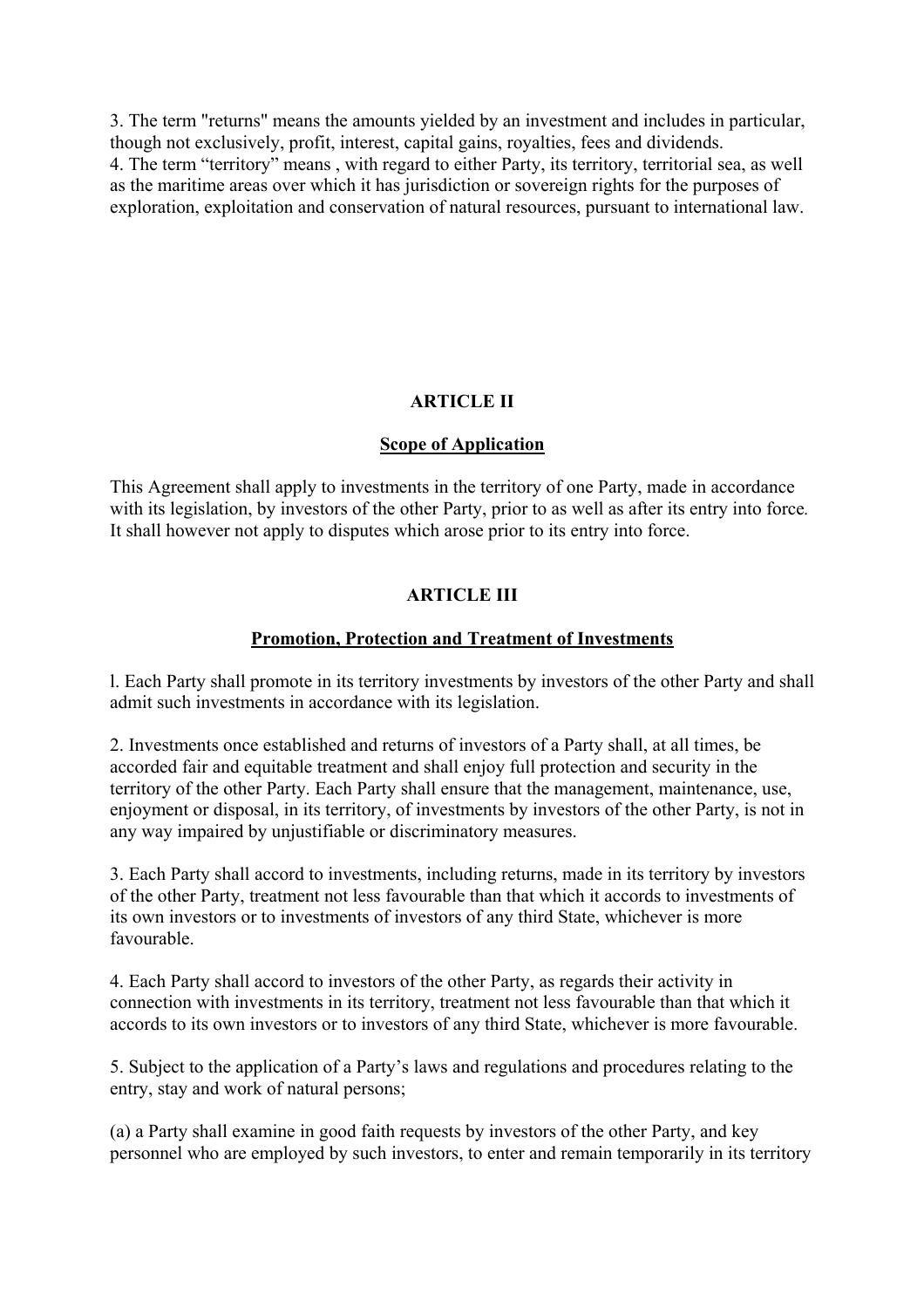to engage in activities connected with the investments, including the provision of advice or key technical services**.**

(b) companies which are legally constituted under the applicable laws and regulations of one Party, and which are investments of investors of the other Party, shall be permitted to engage top managerial and technical personnel of their choice, regardless of nationality.

6. The provisions of this Article shall not be construed so as to oblige one Party to extend to the investors of the other Party the benefit of any treatment, preference or privilege resulting from;

(a) its participation to any existing or future customs union, regional economic organization or similar international agreements,

(b) any international agreement or arrangement relating wholly or mainly to taxation.

## **ARTICLE IV**

### **Expropriation and Compensation**

1. Investments shall not be expropriated, nationalized or subjected, directly or indirectly, to measures of similar effect except for a public purpose, in a non-discriminatory manner, upon payment of prompt, adequate and effective compensation, and in accordance with due process of law and the general principles of treatment provided for in Article III of this Agreement.

2. Compensation shall be equivalent to the market value of the expropriated investment before the expropriatory action was taken or became publicly known. Compensation shall be paid without delay and be freely transferable in accordance with Article V. In case of undue delay in payment, it shall include interest from the date of expropriation until the date of payment.

3. Investors of either Party whose investments suffer losses in the territory of the other Party owing to war, insurrection, civil disturbance or other similar events in the territory of that Party, shall be accorded by such other Party treatment no less favourable than that accorded to its own investors or to investors of any third country, whichever is the most favourable treatment, as regards any compensatory measures it adopts in relation to such losses.

4. Without prejudice to paragraph 1 of this Article, investors of one Party who, in any of the situations referred to in that paragraph suffer losses in the territory of the other Party resulting from:

a) requisitioning of their investment or part thereof by the latter's forces or authorities, or

b) destruction of their investment or part thereof by the latter forces or authorities, which was not required by the necessity of the situation, shall be accorded restitution or compensation which in either case shall be prompt, adequate and effective.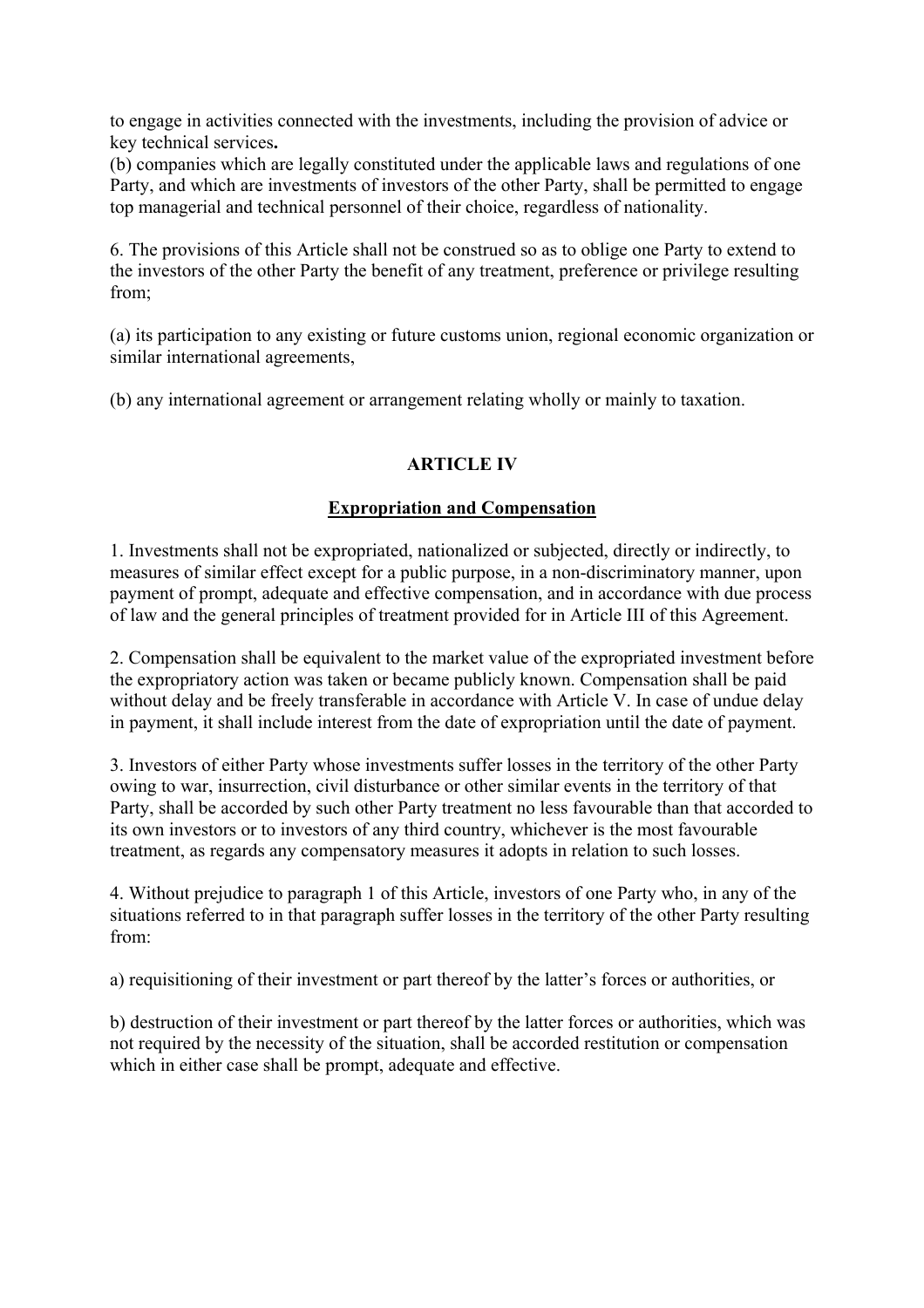# **ARTICLE V**

### **Repatriation and Transfer**

l. Each Party shall permit all transfers related to an investment to be made freely and without delay into and out of its territory. Such transfers include:

(a) capital and additional amounts to maintain or increase the investment,

(b) returns,

(c) proceeds from the sale or liquidation of all or any part of an investment,

(d) compensation pursuant to Article IV,

(e) reimbursements and interest payments deriving from loans in connection with investments,

(f) salaries, wages and other remunerations received by the nationals of one Party who have obtained in the territory of the other Party the corresponding work permits in relation to an investment,

(g) payments arising from the settlement of an investment dispute.

2. Transfers shall be made in any convertible currency at the rate of exchange prevailing at the date of transfer.

### **ARTICLE VI**

### **Subrogation**

l. If the investment of an investor of one Party is insured against non commercial risks under a system established by law, any subrogation of the insurer which stems from the terms of the insurance agreement shall be recognized by the other Party.

2. The insurer shall not be entitled to exercise any rights other than the rights which the investor would have been entitled to exercise.

3. Disputes between a Party and an insurer shall be settled in accordance with the provisions of Article VII of this Agreement.

# **ARTICLE VII**

## **Settlement of Disputes Between One Party and Investors of the Other Party**

1. Disputes between one of the Parties and an investor of the other Party concerning an obligation of the former in connection with an investment of the latter under this agreement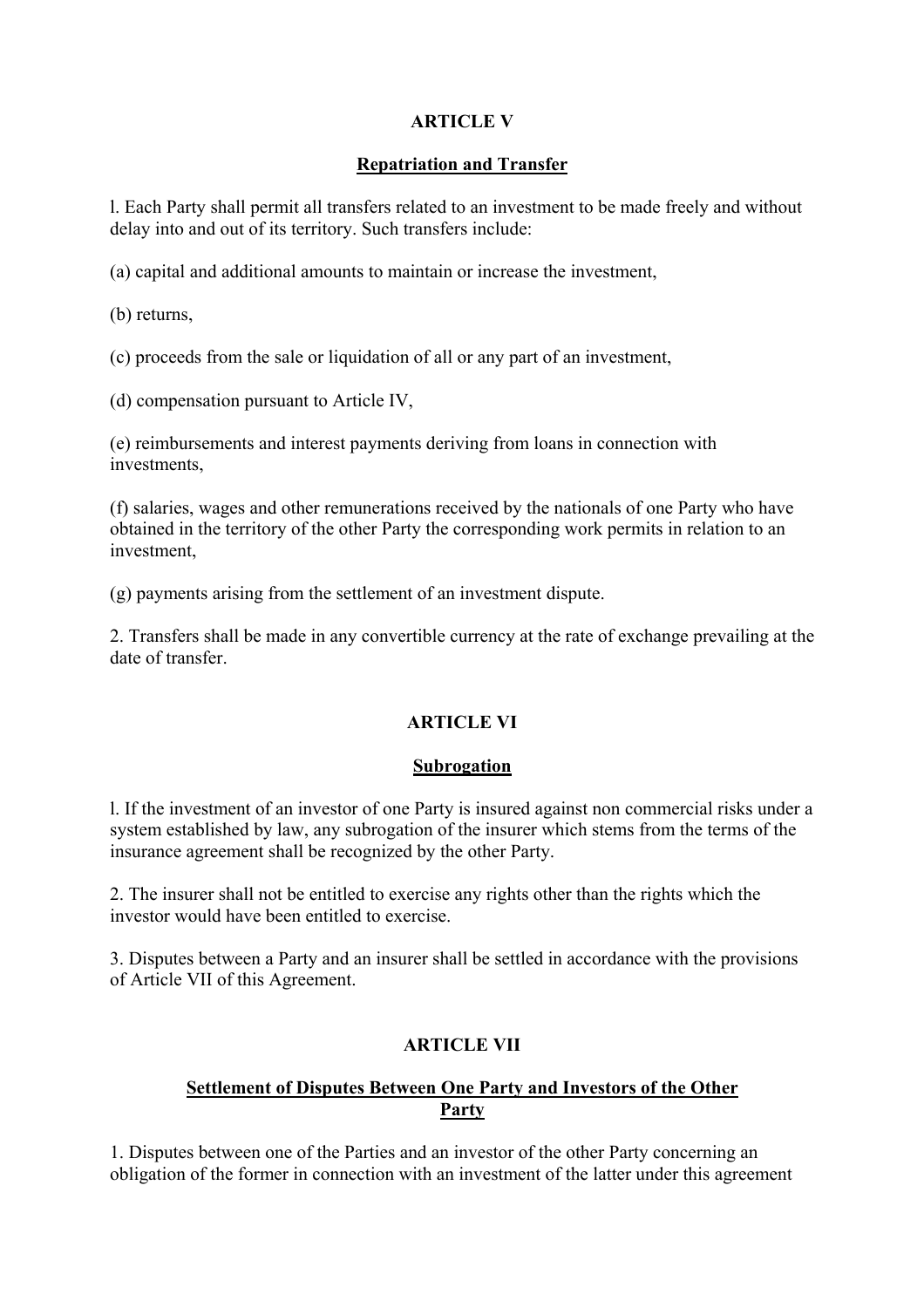shall be notified by the investor to the host Party of the investment. As far as possible, the investor and the concerned Party shall endeavour to settle these disputes by consultations and negotiations in good faith.

2. If these disputes, cannot be settled in this way within six months following the date of the notification mentioned in paragraph l, the dispute can be submitted, as the investor may choose,

(a) to the International Center for Settlement of Investment Disputes (ICSID) set up by the " Convention on Settlement of Investment Disputes Between States and Nationals of other States",

(b) to an ad hoc court of arbitration laid down under the Arbitration Rules of Procedure of the United Nations Commission for International Trade Law (UNCITRAL),

(c) to the Court of Arbitration of the Paris International Chamber of Commerce,

(d) in accordance with any previously agreed dispute settlement procedure. Each Party hereby consents to the submission of such dispute to international arbitration.

3. The arbitration awards shall be final and binding for both parties to the dispute. Each Party commits itself to execute the award according to its national law.

### **ARTICLE VIII**

### **Settlement of Disputes Between the Parties**

1. The Parties shall seek in good faith and a spirit of cooperation a rapid and equitable solution to any dispute between them concerning the interpretation or application of this Agreement. In this regard, the Parties agree to engage in direct and meaningful negotiations to arrive at such solutions. If the Parties cannot reach an agreement within six months after the beginning of negotiations between themselves through the foregoing procedure, the disputes may be submitted, upon the request of either Party, to an arbitral tribunal of three members.

2. Within two months of receipt of a request, each Party shall appoint an arbitrator. The two arbitrators shall select a third arbitrator as Chairman, who is a national of a third State. In the event either Party fails to appoint an arbitrator within the specified time, the other Party may request the President of the International Court of Justice to make the appointment.

3. If both arbitrators cannot reach an agreement about the choice of the Chairman within two months after their appointment, the Chairman shall be appointed upon the request of either Party by the President of the International Court of Justice.

4. If, in the cases specified under paragraphs (2) and (3) of this Article, the President of the International Court of Justice is prevented from carrying out the said function or if he is a national of either Party, the appointment shall be made by the Vice-President, and if the Vice-President is prevented from carrying out the said function or if he is a national of either Party, the appointment shall be made by the most senior member of the Court who is not a national of either Party.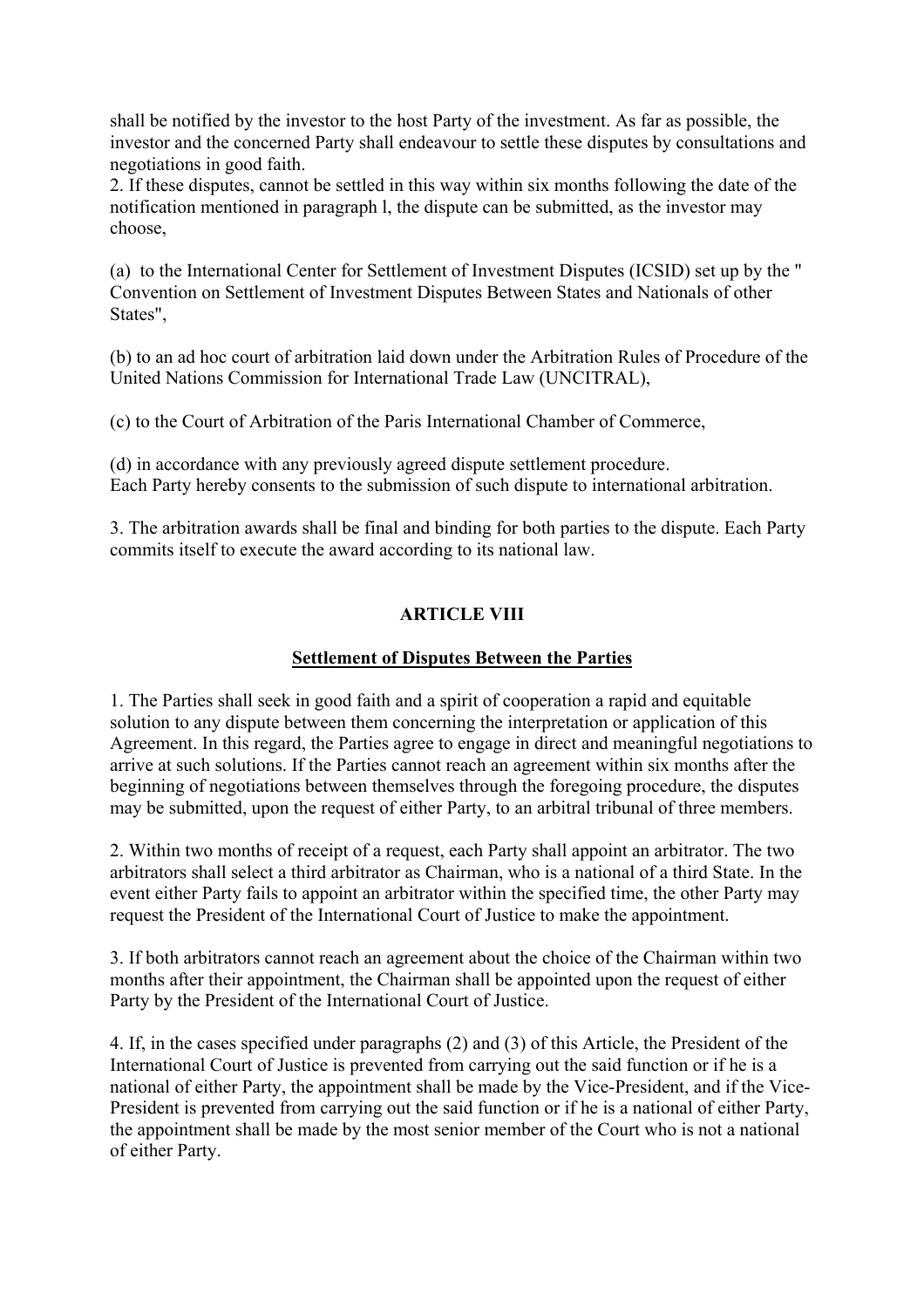5. The tribunal shall have three months from the date of the selection of the Chairman to agree upon rules of procedure consistent with the other provisions of this Agreement. In the absence of such agreement, the tribunal shall request the President of the International Court of Justice to designate rules of procedure, taking into account generally recognized rules of international arbitral procedure.

6. Unless otherwise agreed, all submissions shall be made and all hearings shall be completed within eight months from the date of selection of the Chairman, and the tribunal shall render its decision within two months after the date of the final submissions or the date of the closing of the hearings, whichever is later. The arbitral tribunal shall reach its decision, which shall be final and binding, by a majority of votes.

7. Expenses incurred by the Chairman, the other arbitrators, and other costs of the proceedings shall be paid for equally by the Parties. The tribunal may, however, at its discretion, decide that a higher proportion of the costs be paid by one of the Parties.

8. A dispute shall not be submitted to an international arbitration court under the provisions of this Article, if the same dispute has been brought before another international arbitration court under the provisions of Article VII and is still pending before the court. This will not impair the engagement in direct and meaningful negotiations between both Parties.

## **ARTICLE IX**

## **Application of other Rules**

1. If the provisions of law of either Party or obligations under international law existing at present or established hereafter between the Parties in addition to this Agreement, contain a regulation, whether general or specific, entitling investments by investors of the other Party to a treatment more favourable than is provided for by this Agreement, such regulation shall, to the extent that it is more favourable, prevail over this Agreement.

2. Each Party shall observe any other obligation it may have entered into with regard to a specific investment of an investor of the other Party.

### **ARTICLE X Consultations**

Representatives of the Parties shall, whenever necessary, hold consultations on any matter affecting the implementation of this Agreement. These consultations shall be held on the proposal of one of the Parties at a place and at a time to be agreed upon through diplomatic channels.

# **ARTICLE XI**

# **Entry into Force**

1. This Agreement shall enter into force thirty (30) days after the date on which the exchange of instruments of ratification has been completed. It shall remain in force for a period of ten